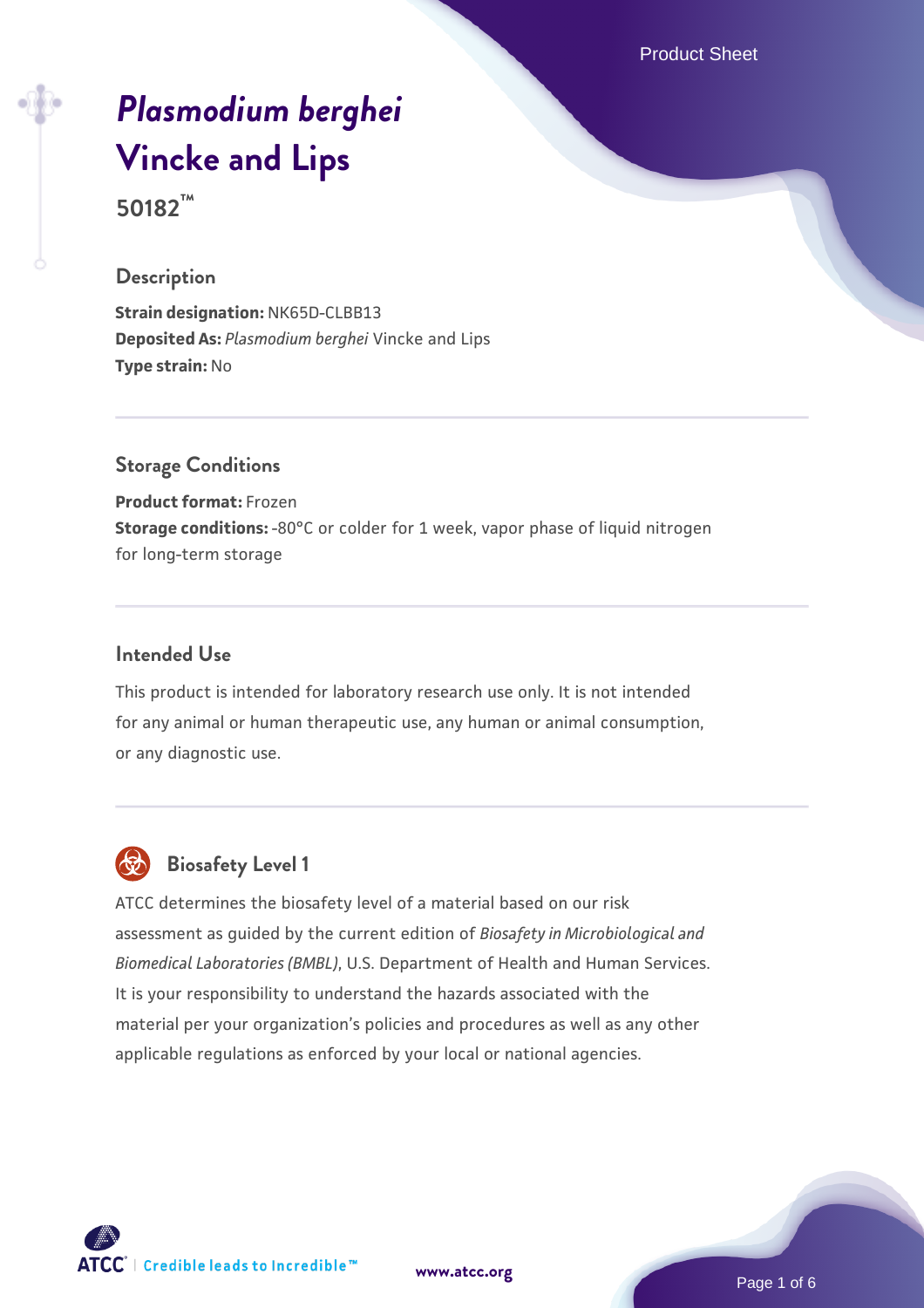ATCC highly recommends that appropriate personal protective equipment is always used when handling vials. For cultures that require storage in liquid nitrogen, it is important to note that some vials may leak when submersed in liquid nitrogen and will slowly fill with liquid nitrogen. Upon thawing, the conversion of the liquid nitrogen back to its gas phase may result in the vial exploding or blowing off its cap with dangerous force creating flying debris. Unless necessary, ATCC recommends that these cultures be stored in the vapor phase of liquid nitrogen rather than submersed in liquid nitrogen.

## **Certificate of Analysis**

For batch-specific test results, refer to the applicable certificate of analysis that can be found at www.atcc.org.

## **Growth Conditions**

**Host:** in vivo, mouse **Instructions for complete medium:** *in-vivo* cultivation in mouse **Culture system:** Axenic

## **Handling Procedures**

## **Storage and Culture Initiation**

Frozen ampules packed in dry ice should either be thawed immediately or stored in liquid nitrogen. If liquid nitrogen storage facilities are not available, frozen ampules may be stored at or below -70°C for approximately one week. **Do not under any circumstance store frozen ampules at refrigerator freezer temperatures (generally -20°C).** Storage of frozen material at this

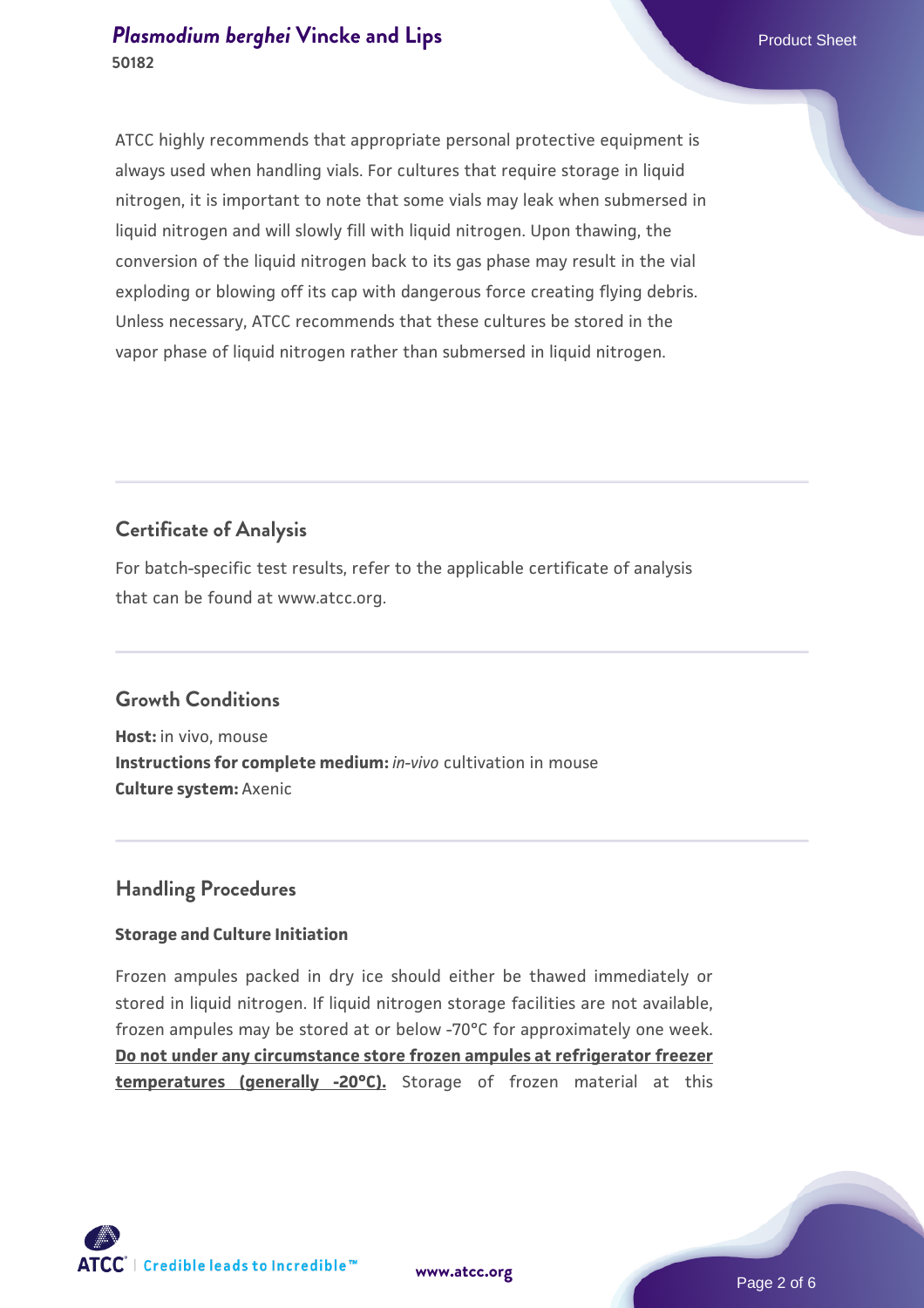temperature will result in the death of the culture.

The following directions for recovery from the frozen state must be carefully followed if a culture is to be successfully established.

- 1. Place the frozen vial in a 37°C water bath until mixture is completely thawed.
- 2. Aseptically transfer the contents to a sterile syringe and inject into intraperitoneal cavity of host organism.
- 3. Make a smear if required (see below).

#### **Culture maintenance:**

To monitor the infection (recommended every 24 hrs. from day 3 onwards), withdraw a small amount of blood (0.05–0.1ml) from a limb using a hemolet and make a smear (see below). When parasitemia reaches 10–30%, parasites should be harvested.

#### **Making a Blood Smear:**

- Aseptically transfer 0.05–0.1ml of freshly-drawn blood into an 1. eppendorf tube.
- 2. Spin down the eppendorf tube at high speed and aspirate the supernatant.
- 3. Mix the pellet and place a drop of the suspension on a glass slide. Spread the drop into a thin film with the edge of another glass slide. Air dry for 3 mins. at room temperature.
- 4. Fix air-dried blood film by rinsing with methyl alcohol. Air dry for 3 mins. at room temperature.
- Stain blood films in 5% Giemsa solution for 15 mins. Rinse with distilled 5. water, air dry.
- 6. Observe using light microscopy at 1000X magnification to determine parasitemia of culture.

#### **Cryopreservation:**

Only young cells (rings) can be frozen in glycerolyte medium\* because their membranes are more robust.

- 1. To harvest parasites, inject host with ketamine (0.1-0.2 ml).
- 2. Open chest cavity to expose heart and exsanguinate via cardiac puncture using Yaeger's anticoagulant\*\* (see below), 1 volume

 $\mathsf{ATCC}^*$   $\vdash$  Credible leads to Incredible  $\mathbb {m}$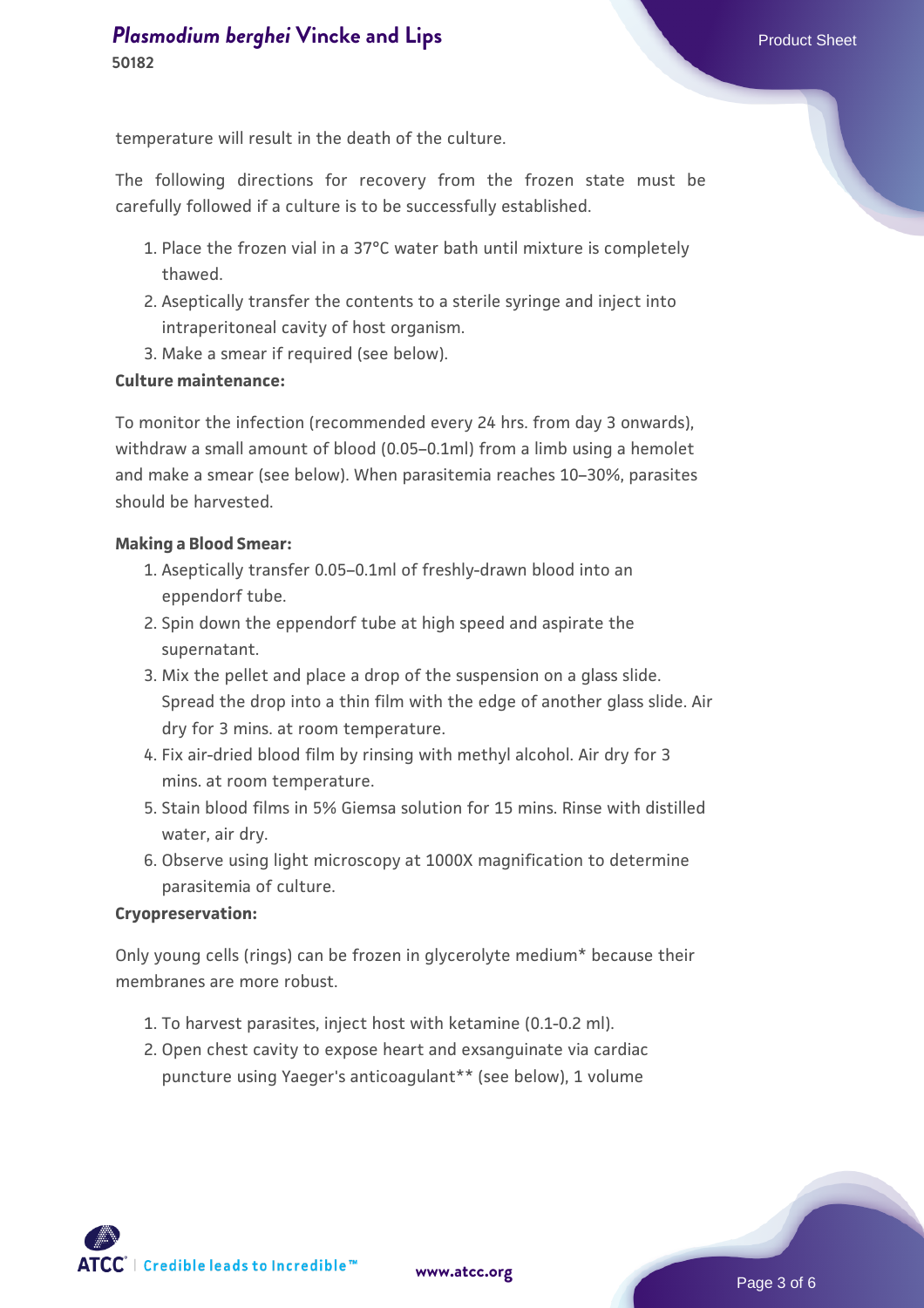**50182**

anticoagulant to 4 volumes blood.

- 3. Centrifuge blood for 5 mins. at 1800 rpm in 50 ml centrifuge tube.
- 4. Aspirate supernatant using sterile Pasteur pipet.
- 5. Resuspend pellet gently in remaining supernatant.
- Slowly add 5 volumes of glycerolyte medium to 3 volumes pellet 6. dropwise via a syringe as follows:
	- a. Add the first volume of glycerolyte and allow the tube to stand for 5 mins. at room temperature.
	- b. Add the remaining 4 volumes of glycerolyte and gently agitate.
- 7. Aliquot mixture into Nunc screw-capped freezing vials and place in a Nalgene 1°C cooling apparatus. Place the apparatus at -80°C overnight and then plunge ampules into liquid nitrogen. (The cooling rate in this apparatus is approximately -1°C/min.).
- 8. Plunge vials into liquid nitrogen (-196 $^{\circ}$ C) the next day and store in liquid nitrogen or liquid nitrogen vapor.

## **Material Citation**

If use of this material results in a scientific publication, please cite the material in the following manner: *Plasmodium berghei* Vincke and Lips (ATCC 50182)

## **References**

References and other information relating to this material are available at www.atcc.org.

## **Warranty**

The product is provided 'AS IS' and the viability of ATCC® products is warranted for 30 days from the date of shipment, provided that the customer has stored and handled the product according to the information

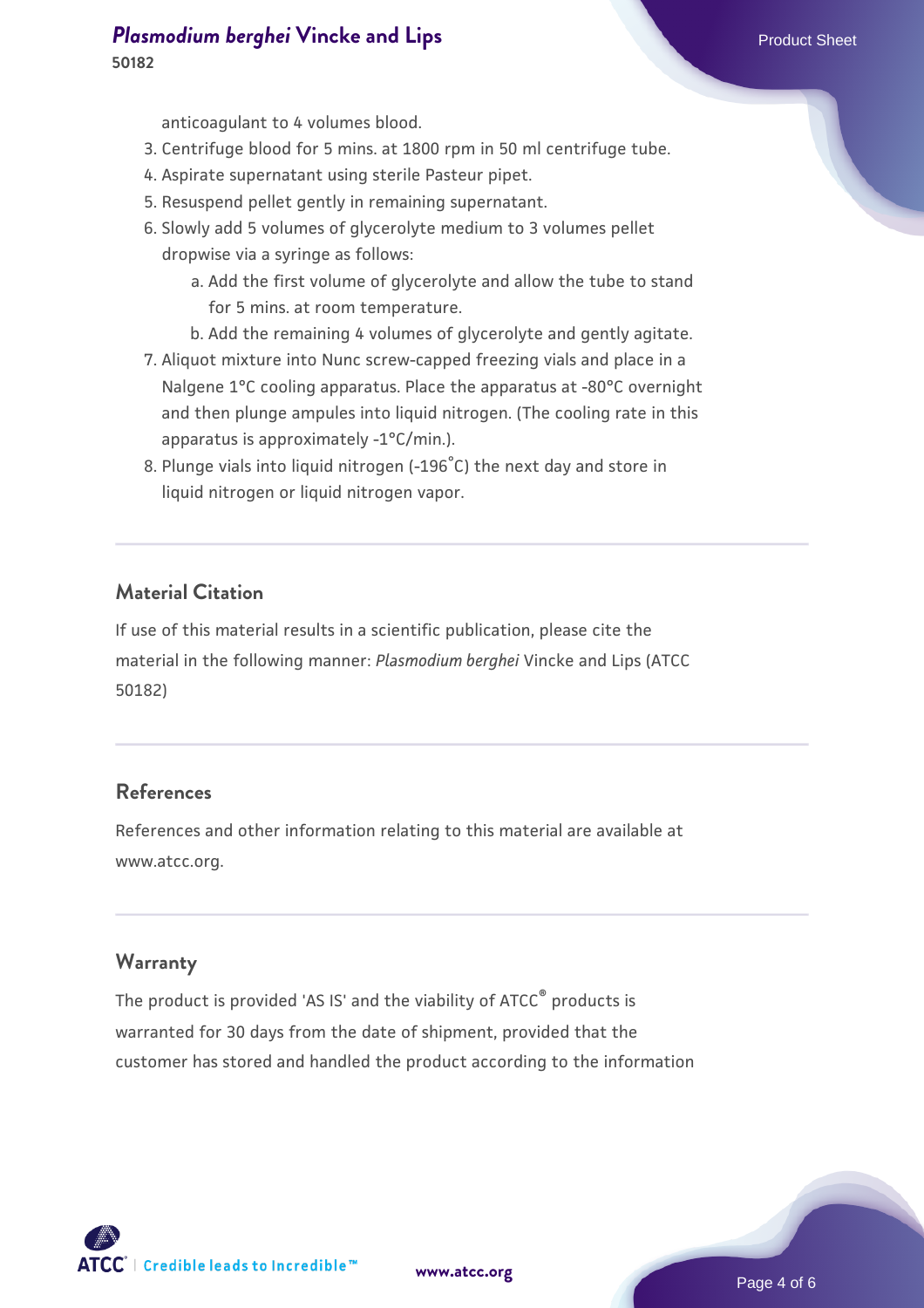included on the product information sheet, website, and Certificate of Analysis. For living cultures, ATCC lists the media formulation and reagents that have been found to be effective for the product. While other unspecified media and reagents may also produce satisfactory results, a change in the ATCC and/or depositor-recommended protocols may affect the recovery, growth, and/or function of the product. If an alternative medium formulation or reagent is used, the ATCC warranty for viability is no longer valid. Except as expressly set forth herein, no other warranties of any kind are provided, express or implied, including, but not limited to, any implied warranties of merchantability, fitness for a particular purpose, manufacture according to cGMP standards, typicality, safety, accuracy, and/or noninfringement.

## **Disclaimers**

This product is intended for laboratory research use only. It is not intended for any animal or human therapeutic use, any human or animal consumption, or any diagnostic use. Any proposed commercial use is prohibited without a license from ATCC.

While ATCC uses reasonable efforts to include accurate and up-to-date information on this product sheet, ATCC makes no warranties or representations as to its accuracy. Citations from scientific literature and patents are provided for informational purposes only. ATCC does not warrant that such information has been confirmed to be accurate or complete and the customer bears the sole responsibility of confirming the accuracy and completeness of any such information.

This product is sent on the condition that the customer is responsible for and assumes all risk and responsibility in connection with the receipt, handling, storage, disposal, and use of the ATCC product including without limitation taking all appropriate safety and handling precautions to minimize health or environmental risk. As a condition of receiving the material, the customer agrees that any activity undertaken with the ATCC product and any progeny or modifications will be conducted in compliance with all applicable laws,



**[www.atcc.org](http://www.atcc.org)**

Page 5 of 6